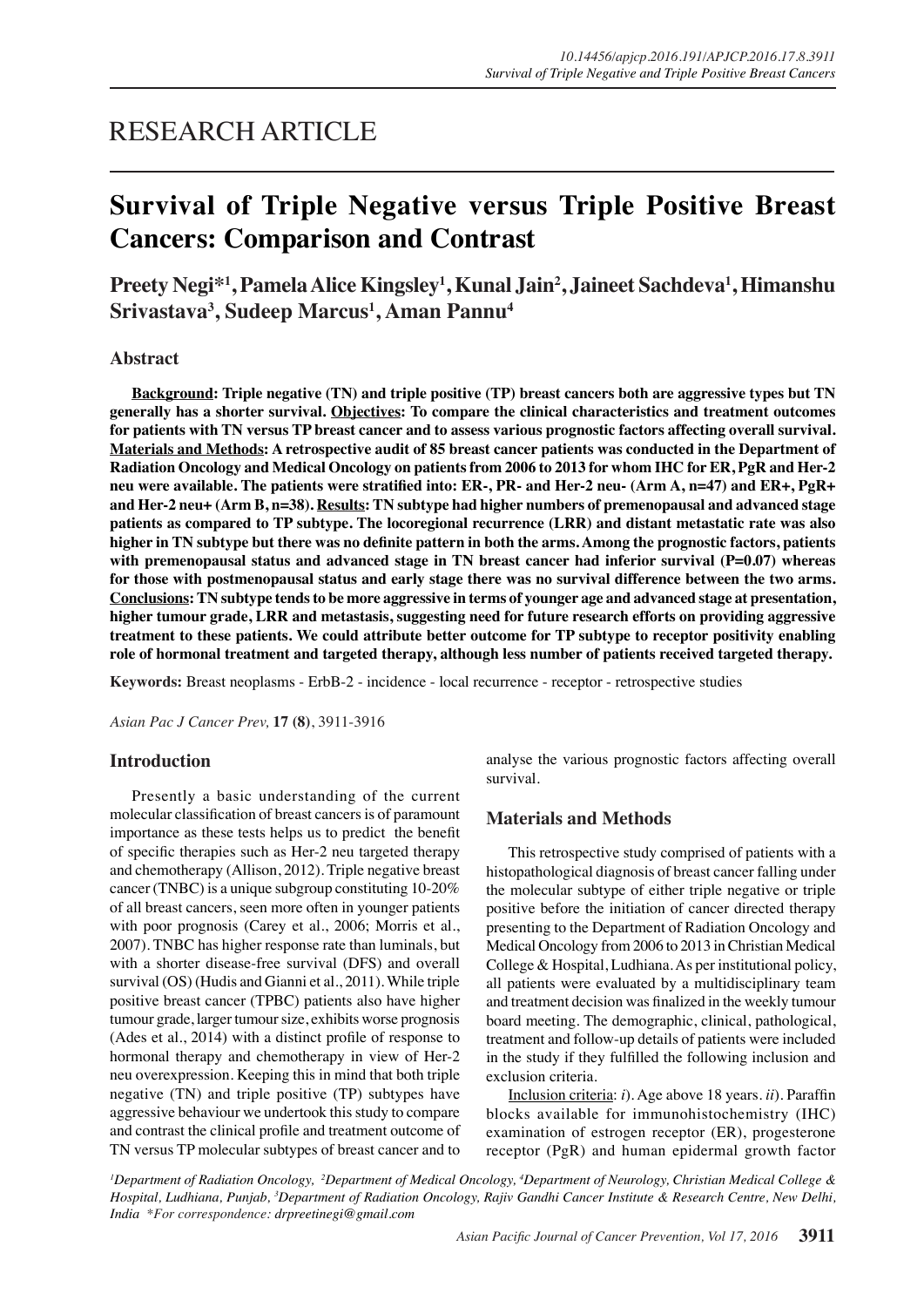#### *Preety Negi et al*

receptor 2 (Her-2 neu) status.

Exclusion criteria: i). Stage IV at presentation (AJCC staging). ii). Second primary malignancy.

The details of 85 patients were found eligible for analysis in this study. They were stratified into two arms and analysed individually.

Arm A (Triple negative): Patients with immunohistochemical staining negative for estrogen receptor (ER-), progesterone receptor (PgR-) and Her-2 neu negative.

Arm B (Triple positive): Patients with immunohistochemical staining positive for estrogen receptor (ER+), progesterone receptor (PgR+) and Her-2 neu positive.

All these patients had undergone a pre-treatment evaluation comprising of comprehensive history, physical examination, complete blood counts, biochemical tests and staging workup as appropriate. Patients were staged according to the 2006 & 2010 American Joint Committee on Cancer (AJCC) staging classification respectively based on the time period of presentation. Tissue for IHC staining for ER, PgR and Her-2 neu protein were obtained by trucut biopsy of the breast lump.

#### *Immunohistochemistry analysis*

Immunohistochemical staining was carried out on 4  $\mu$  sections using 'NovoLink polymer detection system' from Leica Biosystems, Newcastle upon Tyne, United Kingdom. Staining was performed using primary antibodies against Estrogen receptor (ER, clone 6F11, Leica Biosystems), Progesterone receptor (PgR, clone 16, Leica Biosystems) and Her-2 neu (clone CB11, Leica Biosystems). ER and PgR were reported as positive when  $\geq 1\%$  tumour cells showed nuclear positivity. Her-2 neu was scored 0 when there was no staining or membrane staining in  $< 10\%$  tumour cells; 1+ when faint or barely perceptible membrane staining was observed in >10% tumour cells and the cells were stained in only part of their membrane; 2+ when weak to moderate complete membrane staining was observed in >10% tumour cells; 3+ when strong complete membrane staining was observed in  $> 10\%$  tumour cells. Score of 0 and 1+ were considered negative, 2+ as weakly positive and 3+ as strongly positive. Cases with 2+ staining on IHC were subjected to analysis by fluorescence in situ hybridization (FISH) which was considered as gold standard.

#### *Treatment plan*

Surgery: All patients presenting with early stage breast cancer, underwent upfront modified radical mastectomy (MRM) or breast conservation therapy (BCT), followed by adjuvant chemotherapy (CT) and External Beam Radiotherapy (EBRT) while those with locally advanced breast cancer, received neoadjuvant CT (max upto  $6 - 8$ ) cycles), reassessed for tumour response and underwent MRM with adjuvant CT followed by adjuvant EBRT.

#### *Radiation therapy*

Radiation treatment was delivered with either Co-60 teletherapy unit or 6 MV linear accelerator. A total dose of 50 Gy in 25 fractions over a period of 5 weeks was delivered to 78.7% and 97.4% patients in the arm A and arm B respectively, to the chest wall and draining nodal areas.

#### *Hormonal therapy*

Hormone receptor positive patients received hormonal therapy with either SERMs- Tab. Tamoxifen or aromatase inhibitor- Tab. Letrozole or Anastrozole. Tamoxifen was given to premenopausal women for 5 years and Letrozole / Anastrozole was prescribed to post-menopausal women either as first-line hormonal therapy or after 5 years of Tamoxifen.

#### *Targeted therapy*

Although there were 38 patients tested positive for Her-2 neu status, only 3 patients received targeted therapy in the form of adjuvant Trastuzumab (for 1 year) due to financial constraints.

#### *Follow-up*

Post-treatment evaluations were performed every month for the first year, then every 2 months for the second year and 3 monthly for the third year and annually thereafter. Imaging (Chest x-ray and USG abdomen and / or CECT chest and abdomen) was done every 6 months.

#### *Statistical analysis*

In the descriptive analysis, continuous variables were expressed as mean  $\pm$  standard deviation and categorical variables were expressed as count (percentages). Univariate analysis comparing the arm A (triple negative) and arm B (triple positive) was performed using independent unpaired t-test for normally distributed variables. For categorical variables Chi-Square test was used. Fisher's exact test was used when there was one or more of cells with an expected frequency <5. Overall survival (OS) was estimated by the Kaplan-Meier method. OS was calculated from the date of the start of primary therapy till death due to any cause or last follow-up. A two-tailed P value <0.05 was considered significant. All statistical analysis were performed using SPSS, version 21.0. Armonk, NY: IBM corp.

## **Results**

Table 1 illustrates the patients demographic, clinical, pathological and treatment variables for each group. There was no statistically significant difference in terms of baseline variables, including age, disease stage, tumour histology, surgery and site of metastasis in both the arms. The mean age of patients in arm A and arm B patients was 48.79±11.67 years (range=28–75 years) and 49.63±9.67 years (range=30–72 years) respectively. Median followup was 48 months (range: 13 - 84 months). Among the patients with TNBC, most of the patients (65.96%) presented with poorly differentiated tumours (grade III) while among those with TPBC, 34.21% had poorly differentiated tumours (P=0.004).

*Locoregional recurrence and distant metastasis*  After a median follow-up of 48 months, 12.8% and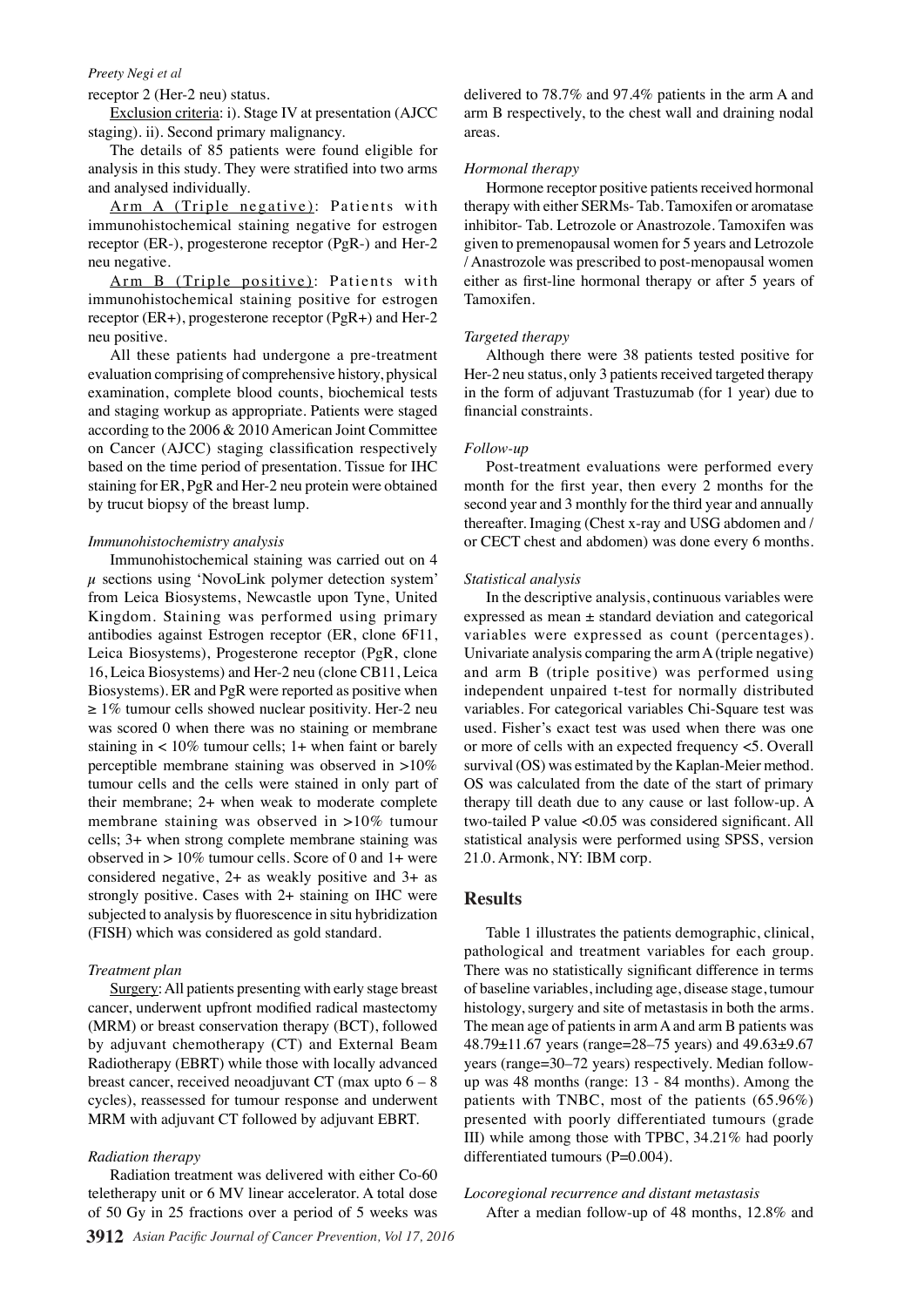8% patients had locoregional recurrence in TN and TP arms, respectively  $(P=0.72)$ . Further, we also found that the incidence of distant metastasis was 30% and 15.8% in arm A and B respectively ( $P = 0.08$ ). However, it did not reach statistically significant level. The risk of developing locoregional recurrence and distant metastasis was found to be similar over the period of follow-up for both the arms.

We then analysed the various prognostic factors namely age, menopausal status, tumour grade and stage at presentation affecting overall survival for both the molecular subtypes. In the univariate analysis, we found that factors such as age, menopausal status and stage of the disease were found to have impact on OS in both the molecular subtypes, although not statistically significant while tumour grade had no impact on OS. Patients presenting with early stage breast cancer had no difference in OS in both the arms (Figure 1) whereas for those with advanced stage, OS was found to be worse for TN patients as compared to TP patients (Figure 2), although it did not reach statistical significance ( $P = 0.07$ ). Our

#### *10.14456/apjcp.2016.191/APJCP.2016.17.8.3911 Survival of Triple Negative and Triple Positive Breast Cancers*

data also suggested that young premenopausal patients with TNBC had shorter OS (Figure 3) as compared to TPBC patients while there was no such difference in postmenopausal patients (Figure 4) in both the molecular subtypes  $(P=0.08)$ .



**Figure 1. Early Stage Disease Overall Survival**

| Table 1. Distribution of Baseline Variables between the Two Arms |  |  |
|------------------------------------------------------------------|--|--|
|------------------------------------------------------------------|--|--|

| Variables                    | Arm A $(n = 47)$                    | Arm B $(n = 38)$                   | P-value   |
|------------------------------|-------------------------------------|------------------------------------|-----------|
| Mean age (range)             | $48.79 \pm 11.67$ years $(28 - 75)$ | $49.63 \pm 9.67$ years $(30 - 72)$ | $0.72***$ |
| Age (years)                  |                                     |                                    | $0.109*$  |
| < 50                         | 28 (59.57%)                         | $16(42.11\%)$                      |           |
| $\geq 50$                    | 19 (40.43%)                         | 22 (57.89%)                        |           |
| Menopausal status            |                                     |                                    | $0.029*$  |
| Premenopausal                | 28 (59.57%)                         | 13 (34.21%)                        |           |
| Postmenopausal               | 19 (40.43%)                         | 25 (65.79%)                        |           |
| T-stage                      |                                     |                                    | $0.009*$  |
| $T1-2$                       | 14 (29.79%)                         | 21 (55.26%)                        |           |
| T <sub>3</sub>               | 16 (34%)                            | 6(15.79%)                          |           |
| <b>T4</b>                    | 17 (36.17%)                         | 11 $(28.95%)$                      |           |
| N-stage                      |                                     |                                    | $0.224*$  |
| N <sub>0</sub>               | 10(21.28%)                          | 5(13.16%)                          |           |
| N1                           | 15 (31.91%)                         | $19(50\%)$                         |           |
| $N2-3$                       | $22(46.81\%)$                       | 14 (36.84%)                        |           |
| <b>Stage Group</b>           |                                     |                                    | $0.262*$  |
| I & II                       | 19 (40.43%)                         | 20 (52.63%)                        |           |
| Brain only III               | 28 (59.57%)                         | 18 (47.37%)                        |           |
| Histopathological Grade      |                                     |                                    | $0.004*$  |
| Brain only I & II            | 16 (34.04%)                         | 25 (65.79%)                        |           |
| Brain only III               | 31 (65.96%)                         | 13 (34.21%)                        |           |
| <b>Tumour Histology</b>      |                                     |                                    | $0.595**$ |
| <b>Brain only Ductal</b>     | 42 (89.36%)                         | 35 (92.11%)                        |           |
| Brain only Lobular           | $2(4.26\%)$                         | $2(5.26\%)$                        |           |
| Brain only Medullary         | 1(2.13%)                            |                                    |           |
| Brain only Metaplastic       | $2(4.26\%)$                         |                                    |           |
| <b>Brain only Mucinous</b>   |                                     | 1(2.63%)                           |           |
| Chemotherapy Regimen         |                                     |                                    | $0.011*$  |
| Brain only FAC / AC / FEC    | 11 (23.40%)                         | 21 (55.26%)                        |           |
| Brain only AC Taxanes        | 27 (57.45%)                         | 13 (34.21%)                        |           |
| Brain only TAC               | 9(19.15%)                           | 4(10.53%)                          |           |
| Surgery Type                 |                                     |                                    | $0.244**$ |
| <b>Brain only BCS</b>        | $3(6.38\%)$                         | $5(13.16\%)$                       |           |
| <b>Brain only Mastectomy</b> | 44 (93.62%)                         | 33 (86.84%)                        |           |
| Site of metastasis           |                                     |                                    | $0.808**$ |
| Visceral only                | $5(10.64\%)$                        | $2(5.26\%)$                        |           |
| Bone only                    | $7(14.88\%)$                        | 4(10.53%)                          |           |
| Brain only                   | 3(6.38%)                            | $\boldsymbol{0}$                   |           |

FAC, 5-Fluorouracil, Adriamycin, Cyclophosphamide; AC, Adriamycin, Cyclophosphamide; FEC, 5-Fluorouracil, Epirubicin, Cyclophosphamide; TAC, Docetaxel, Adriamycin, Cyclophosphamide; BCS, Breast conserving surgery. \*chi-square test; \*\*\*fisher's exact test; \*\*\*unpaired t-test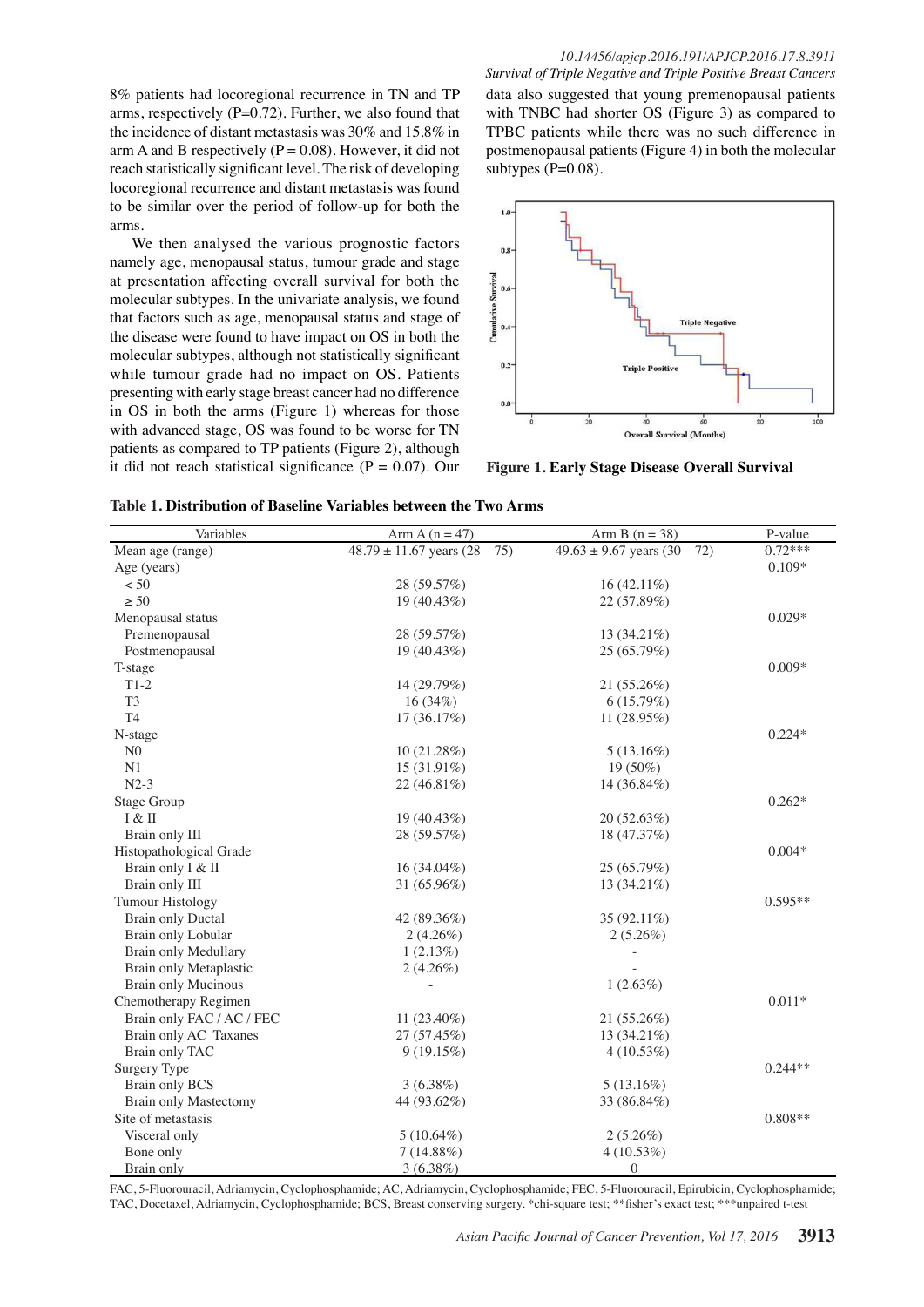

**Figure 2. Advanced Stage Disease Overall Survival**



**Figure 3. Overall Survival for Premenopausal Cases**



**Figure 4. Overall Survival for Postmenopausal Cases**

## **Discussion**

Breast cancer is a heterogeneous and complex disease with regard to biological behaviour, response to treatment and prognosis (Sorlie et al., 2001; Sandhu et al., 2010). This prognostic information for each individual patient is based on the analysis of biological markers in the primary tumour including ER, PgR, Her-2 neu and Ki-67 (Goldhirsch et al., 2009) together with age, tumour size, histological grade and lymph node involvement. Due to this, there has been an increasing clinical interest in distinguishing the triple positive from triple negative cancers because TP cancers derive benefit from hormonal therapy and targeted therapy while to target TNBC

patients, there are still limited therapeutic options. TNBC represent a unique subgroup of breast cancers with heterogeneous clinical presentation, clinical behaviour, histological grade, and response to therapy ((Brouckaert et al., 2012) as compared to TPBC. Because of this, there has been a great enthusiasm in distinguishing breast cancer into various intrinsic molecular subtypes with gene expression profiles in order to highlight the similarities and differences in prognosis between TP and TN molecular subtypes.

Our study revealed that TNBC patients present at a younger age  $(P=0.109)$  with advanced stage of disease  $(P=0.262)$  and predominantly higher tumour grade (P=0.004) as compared to TPBC patients. These findings matched with that of Jack et al. (Jack et al., 2013) in which they reported that the diagnosis of TNBC is more likely to be in younger women, those living in deprived areas, and with a more advanced stage of disease. An observational study by Sajid et al. (Sajid et al., 2014) showed that TNBC was noted in 65.88% of patients with age<50 years similar to 59.57% in our study.

It is important to note that hormone receptor status has been found to change the rate of locoregional recurrence and distant metastasis. Our data showed that patients with TP subtype were less likely to develop locoregional recurrence (8% *vs* 12.8%; P=0.72) and distant metastasis  $(15.8\% \text{ vs } 30\%; P=0.08)$  after surgery than the TN subtype similar to as reported by Dent and colleagues (Dent et al., 2007) in a cohort of 1061 patients with breast cancer, an increased risk of distant recurrence following diagnosis was noted among patients with TNBC tumours compared with other subtypes (hazard ratio [HR]=2.6; 95% confidence interval [CI], 2.0-3.5; P<0.0001). We could attribute the higher incidence of development of locoregional recurrence and metastatic disease in TNBC to the aggressive nature of the disease. Studies suggest that ER - negative tumours mostly recur within 5 years of diagnosis, whereas ER - positive tumours recur later but after 15 years, the incidence of recurrence becomes similar for both the receptor types (Ahmed, 2013). Our study failed to demonstrate any definite pattern of locoregional recurrence and distant metastasis during follow-up, which was specific to either of the arms. The possible explanation for this could be the short follow-up period with less number of patients.

Several studies have demonstrated that the molecular subtypes of breast carcinoma vary in prognosis, with worse clinical outcomes traditionally seen among the two hormone receptor negative subgroups (ER- and / or Her-2 neu+) compared to luminal subgroups (ER+) (Sorlie et al., 2001; Sorlie et al., 2003; Ovcaricek et al., 2011). Our findings showed that superior survival rates for the TPBC subtype than TNBC subtype  $(P=0.07)$ , even though only 3 (7.9%) patients received targeted therapy. These results corroborated with Onitilo et al. (Onitilo et al.,  $2009$ ) who reported that  $ER+$  /  $PgR+$ , Her-2 neu+ subtype had statistically equivalent survival to the reference ER+ / PgR+, Her-2 neu- subtype, and in practice, both types have better prognostic and therapeutic connotations while the TN subtype (ER- / PgR-, Her-2 neu-) had the worst overall survival (hazard ratio,1.8; 95% CI, 1.06-3.2), and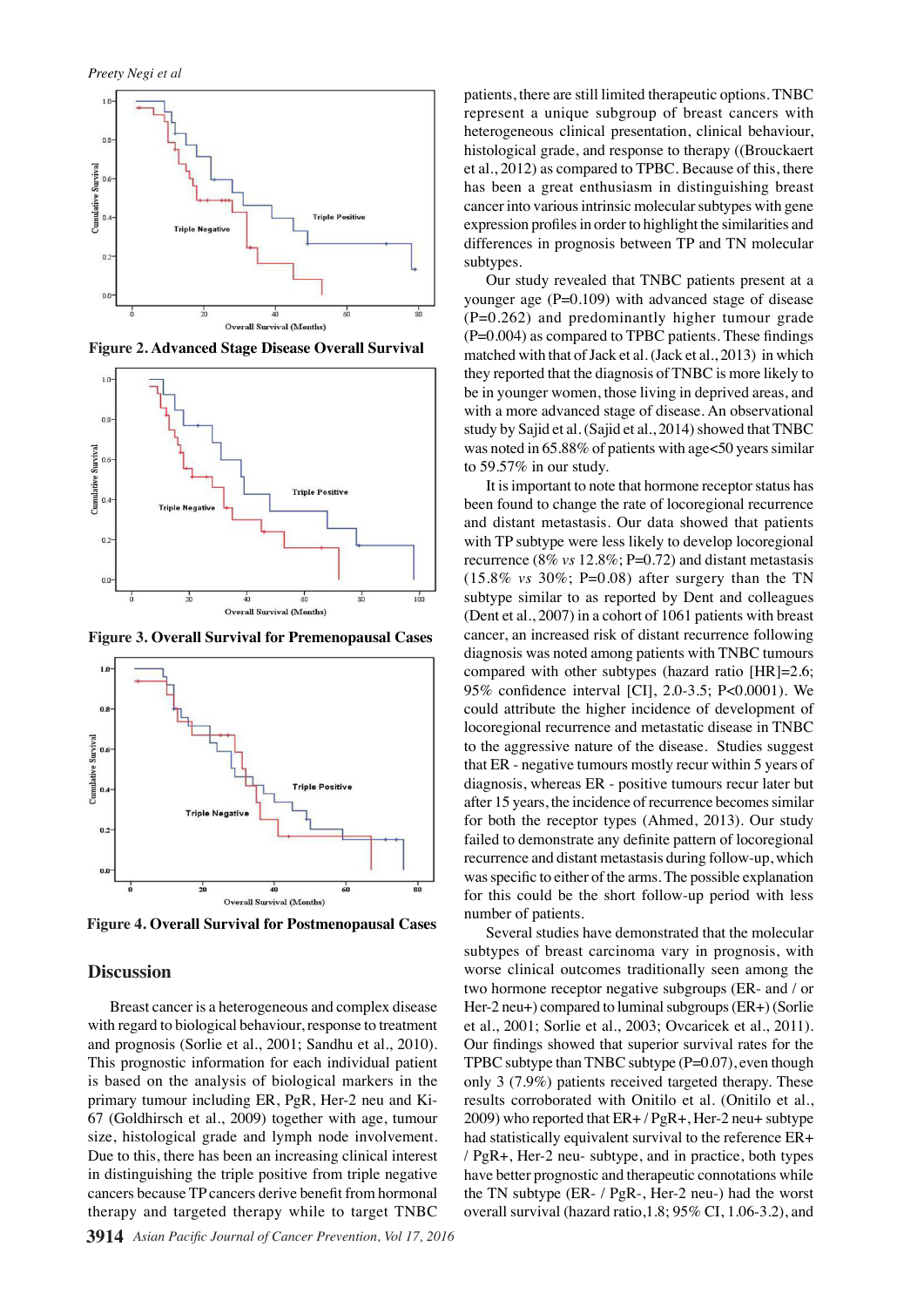*10.14456/apjcp.2016.191/APJCP.2016.17.8.3911*

disease-free survival (hazard ratio, 1.5; 95% CI, 0.8-3.0).

Approximately half of Her-2 neu positive breast cancers are hormone receptor (HR) positive. In TPBC, Her-2 neu positive status brings special challenge to the treatment due to its aggressive nature. Trastuzumab, an anti-Her-2 neu targeted therapy, has proven to be a powerful treatment option in clinical practice leading to improvement in survival and an increase in sensitivity to chemotherapeutic agents (Yin et al., 2011). Majority of our patients eligible for Her-2 neu directed therapy were unable to receive it because of medical contraindication, financial constraints and lack of insurance cover. Inspite of this, TP patients benefitted from endocrinal therapy leading to a better OS as compared to TN patients. Recent ASCO guidelines recommend the use of combination therapy with Her-2 neu blocking agents and endocrinal treatment for advanced breast cancer patients (Giordano et al., 2014) although Her-2 neu positivity is associated with a reduced benefit from endocrine therapy (Vici et al., 2015). Contrary to this, our findings revealed that majority of the patients with TP subtype, even without trastuzumab, showed a better OS compared to TN subtype  $(P=0.07)$ suggesting hormone receptor status to be an important prognostic factor in breast carcinoma patients.

On evaluating potential factors that may be associated with survival, univariate analysis indicated that young age, premenopausal status, and advanced stage of the disease were found to be associated with shorter OS in the TN arm as compared to TP arm. Tumour grade was not associated with a difference in OS in both the molecular subtypes. Our findings are consistent with the results published by Lara-Medina et al. (2011) on TNBC in Hispanic patients in which younger age (P<0.001), premenopausal status  $(P=0.04)$ , high histologic grade  $(P<0.001)$ , and advanced disease (P<0.001) were associated independently with TNBC. Osako and colleagues (Osako et al., 2008) studied premenopausal status as an unfavourable prognostic factor in TNBC patients. They concluded that premenopausal women with TNBC have poor prognosis.

Though our study provides interesting information regarding the similarities and differences between TNBC and TPBC, it is not devoid of limitations including its retrospective design, short follow-up, less number of patients and unmatched study groups. Despite these limitations, our results are in accordance with those of published literature and point towards the aggressive nature of TNBC as well as superior outcome of TPBC patients even without the use of targeted therapy.

To the best of our knowledge, no previous studies comparing the two aggressive types i.e., TN and TP breast carcinoma have been conducted. Our data strongly adds an important layer of information in concordance with the literature that TNBC is more aggressive in terms of presentation at a younger age, advanced stage, higher tumour grade, increased likelihood of locoregional recurrence and metastasis compared to TPBC subtype. However, larger and longer studies are needed to validate the data. Further, the advances in knowledge concerning TNBC over the last few years led to a clear and urgent medical need to understand the behaviour and to develop more effective treatment options as a major focus of *Survival of Triple Negative and Triple Positive Breast Cancers* breast cancer research. It is the need of the hour to design additional aggressive therapeutic strategies to target these difficult to treat patients.

Thus, we conclude that our present work highlights 2 key observations: First, TNBC has poor prognosis presenting at young age with advanced stage and high grade tumours, a propensity for higher locoregional relapse and distant metastasis than TPBC. This observation indicates that there is still room for future research efforts on providing aggressive treatment to TNBC patients. In addition, prognostic factors such as young age, premenopausal status and advanced stage of the disease have negative impact on these patients. Second, TPBC patients did fairly well even without trastuzumab and thus it is reasonable to suggest that in near future more patients will receive adjuvant trastuzumab therapy thereby enhancing the favourable impact on survival as compared to TNBC patients.

## **Acknowledgements**

We wish to acknowledge our Radiation Oncology staff for all the help in data collection.

## **References**

- Ades F, Zardavas D, Bozovic-Spasojevic I, et al (2014). Luminal B breast cancer: Molecular characterization, clinical management, and future perspectives. *J Clin Oncol*, **32**, 2794-803.
- Ahmad A (2013). Pathways to breast cancer recurrence. *ISRN Oncol*, 290568.
- Allison KH (2012). Molecular pathology of breast cancer. *Am J Clin Pathol*, **138**, 770-80.
- Brouckaert O, Wildiers H, Floris G, Neven P (2012). Update on triple-negative breast cancer: prognosis and management strategies. *Int J Womens Health*, **4**, 511-20.
- Carey LA, Perou CM, Livasy CA, et al (2006). Race, breast cancer subtypes, and survival in the Carolina Breast Cancer Study. *JAMA*, **295**, 2492-502.
- Dent R, Trudeau M, Pritchard KI, et al (2007). Triple-negative breast cancer: clinical features and patterns of recurrence. *Clin Cancer Res*, **13**, 4429-34.
- Giordano SH, Temin S, Kirshner JJ, et al (2014). Systemic therapy for patients with advanced human epidermal growth factor receptor 2-positive breast cancer: American Society of Clinical Oncology clinical practice guideline. *J Clin Oncol*, **32**, 2078-99.
- Goldhirsch A, Ingle JN, Gelber RD, Coates AS, Thurlimann B, Senn HJ (2009). Thresholds for therapies: highlights of the St Gallen International Expert Consensus on the primary therapy of early breast cancer 2009. *Ann Oncol*, **20**,1319-29.
- Hudis CA and Gianni L (2011). Triple negative breast cancer: an unmet medical need. *Oncologist*, **16**, 1-11.
- Jack RH, Davies EA, Renshaw C, et al (2013). Differences in breast cancer hormone receptor status in ethnic groups: a London population. *Eur J Cancer*, **49**, 696-702.
- Lara-Medina F, Perez-Sanchez V, Saavedra-Perez D, et al (2011). Triple-negative breast cancer in Hispanic patients: high prevalence, poor prognosis, and association with menopausal status, body mass index, and parity. *Cancer*, **117**, 3658-69.
- Morris GJ, Naidu S, Topham AK, et al (2007). Differences in breast carcinoma characteristics in newly diagnosed African-American and Caucasian patients: a single-institution